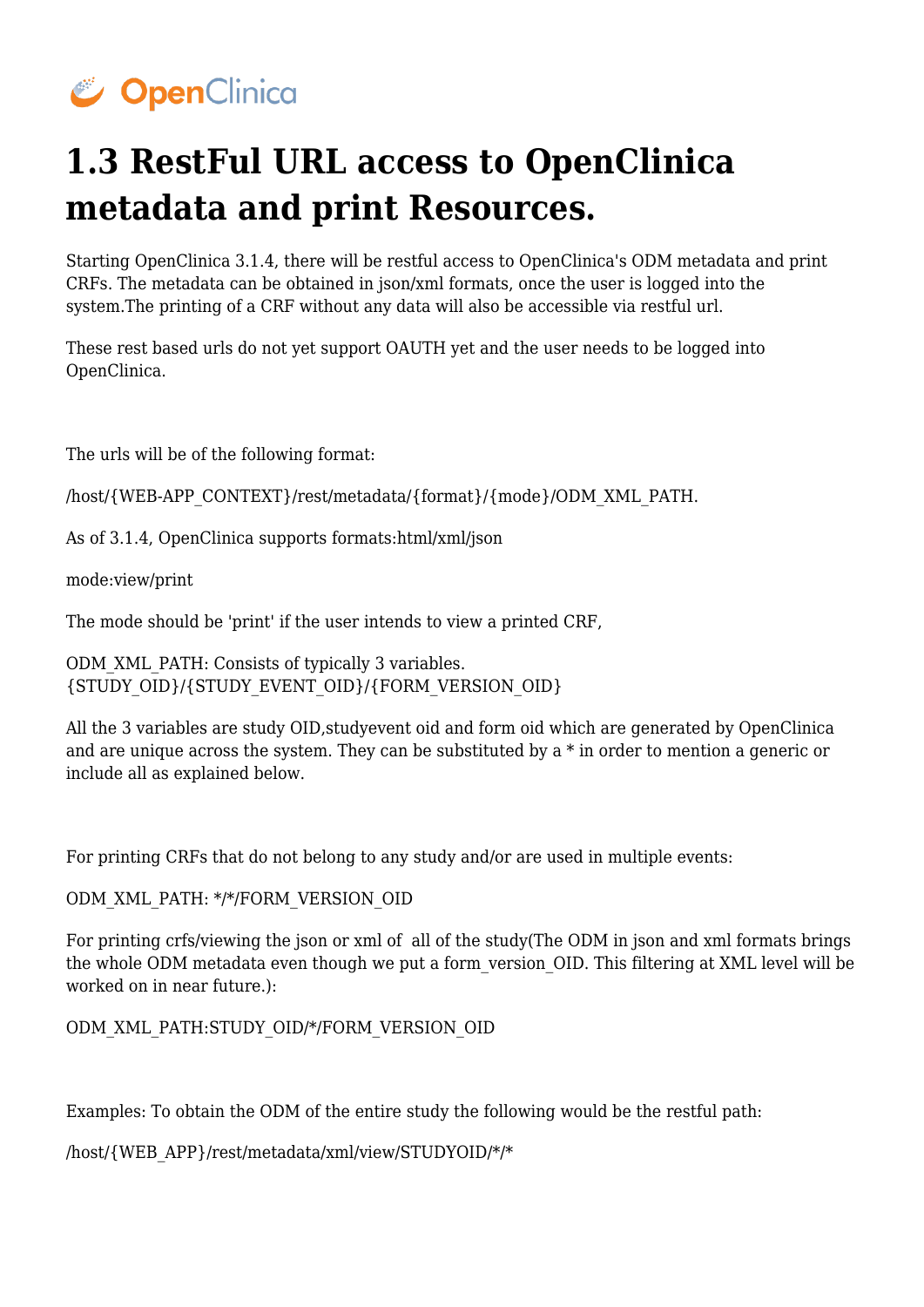To obtain the printed view of a CRF that belongs to a particular event in a study:

/host/{WEB\_APP}/rest/metadata/html/print/STUDYOID/STUDYEVENTOID/FORMVERSIONOID

------------------------

Starting OpenClinica 3.2, there will be restful access to OpenClinica's ODM clinical Data for populated print CRFs. The Clinical Data can be obtained in json/xml formats, once the user is logged into the system.The printing of a CRF with populated data will also be accessible via restful url.

The urls will be of the following format:

/host/{WEB-APP\_CONTEXT}/rest/clinicaldata/{format}/{mode}/ODM\_XML\_PATH.

formats:html/xml/json

mode:view/print The mode should be 'print' and the format should be 'html' if the user intends to view a printed CRF,

For Clinical Data the ODM\_XML\_PATH: Consists of typically 4 variables. {STUDY\_OID}/{Study\_Subject\_OID}/{STUDY\_EVENT\_OID}/{FORM\_VERSION\_OID} plus parameters for additional options.

All the 4 variables are STUDY\_OID , Study\_Subject\_OID , STUDY\_EVENT\_OID , FORM VERSION OID are generated by OpenClinica and are unique across the system. They can be substituted by an \* in order to mention a generic or include all as explained below.

For printing CRFs for All Subjects per Study : ODM\_XML\_PATH: /Study\_oid/\*/\*/\*

For printing CRFs for One Subject per Study : ODM\_XML\_PATH: /Study\_oid/Study\_Subject\_OID/\*/\*

For printing CRFs for One Subject and One event: ODM\_XML\_PATH: /Study\_oid/Study\_Subject\_OID/Study\_Event\_OID/\*

For printing an Event CRF : ODM\_XML\_PATH: /Study\_OID/Study\_Subject\_OID/Study\_Event\_OID**%5B**1**%5D**/Form\_Version\_OID

%5B**1**%5E : Represents the Study Event Repeat #in brackets. [1]

**%5B** is the URL Escape code for Left Square Brackets and **%5D** is the URL Escape code for Right Square Brackets

Additional parameters will be needed to include Audit Logs and Discrepancy Notes and to filter Item or event status.

Add the following parameter '**?includeAudits=y**' (case sensitive) to the end of your URL to include all the Audit Log for SubjectData, StudyEventData, FormData and ItemData attributes that exist (not null)